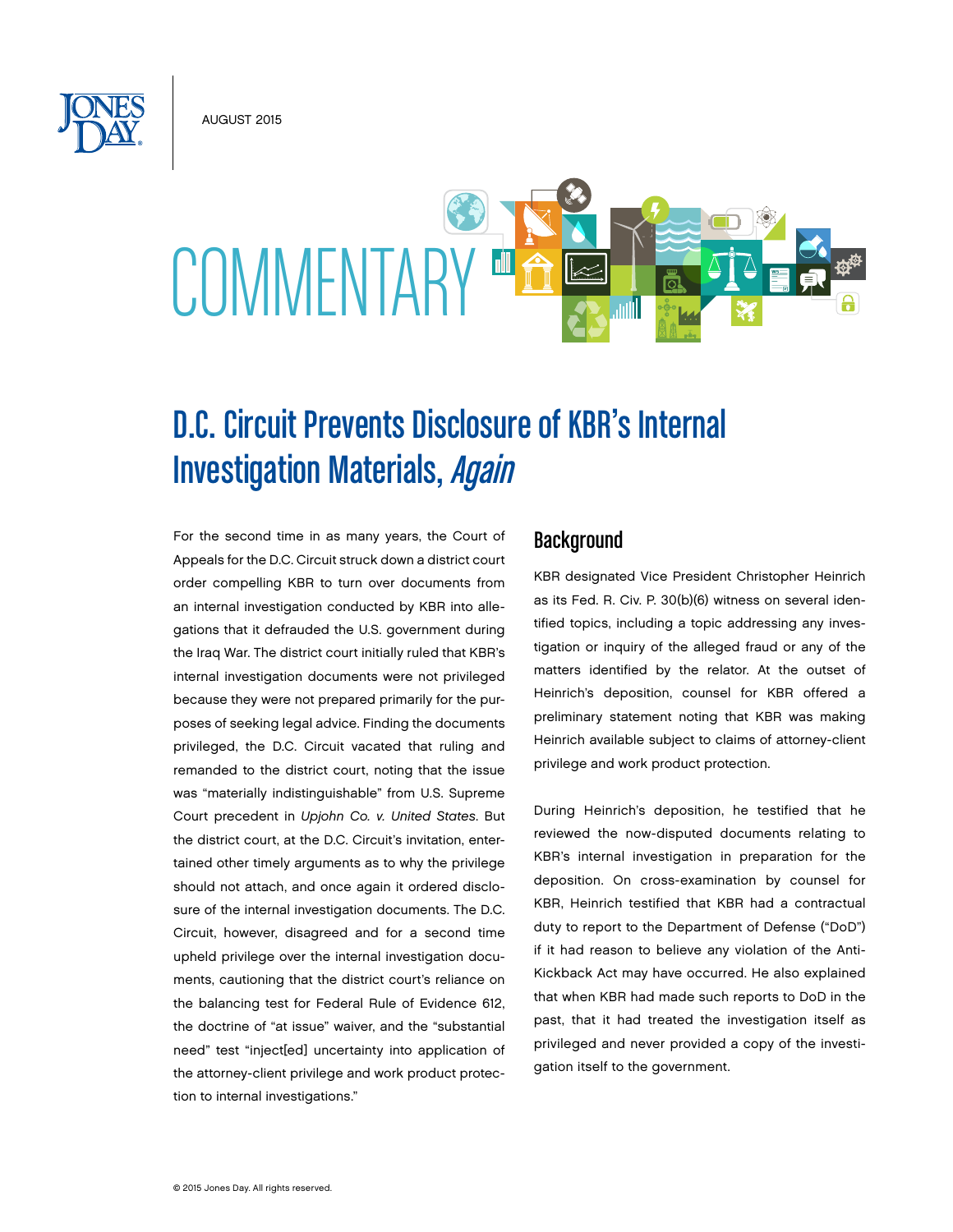Shortly after the deposition, KBR moved for summary judgment. KBR's memorandum in support of summary judgment acknowledged KBR's practice of making disclosures to the government where an investigation revealed reasonable grounds to believe a violation may have occurred. The memorandum also acknowledged that KBR intended for its investigations to be protected by privilege but noted that it had not asserted privilege over the fact that internal investigations have occurred or the fact that KBR had made disclosures to the government based on those investigations. Finally, the memorandum acknowledged that KBR performed an investigation related to the relator's claims and made no disclosure to the government following that investigation. The memorandum also attached excerpts from Heinrich's testimony and referenced the deposition language in the Statement of Material Facts to Which there is No Genuine Dispute.

Applying a balancing test, the district court on remand found that KBR had to produce the documents under Federal Rule of Evidence 612 on the basis that KBR waived privilege when Heinrich reviewed the documents in preparation for his deposition. The district court also found that KBR impliedly waived privilege under the "at issue" doctrine. After rejecting KBR's request to amend its pleadings to strike the sections that created a waiver, the district court issued a separate order finding that the documents were discoverable fact work product and the relator had shown "substantial need."

## Waiver Based on Review in Preparation for **Deposition**

On appeal from the district court's second ruling, the D.C. Circuit found that the district court erred in applying a balancing test under Federal Rule of Evidence 612. The D.C. Circuit noted that the Rule 612 balancing test applies only where a document is used to refresh a witness's memory. In other words, the writing must have influenced the witness's testimony to be discoverable.

Heinrich did not consult the materials during his deposition, nor did he testify as to the substance of those documents or any other privileged element. Further, as noted by KBR's counsel during the deposition, while Heinrich reviewed the materials prior to the deposition, the company "would not concede that it was for the purpose of refreshing recollection so that he could testify because [KBR has] always consistently taken the position that those reports are subject to the company's attorney-client privilege and attorney work product." The D.C. Circuit agreed and refused to find testimonial reliance to justify application of the balancing test.

Moreover, the D.C. Circuit also held that, even if consideration of the balancing test had been appropriate, the district court erred in its application of that test. Noting that in most cases, 30(b)(6) witnesses who examine privileged materials before testifying will not waive privilege, the district court nonetheless found that fairness dictated disclosure here because of Heinrich's and KBR's repeated suggestion that the documents contain nothing. The D.C. Circuit rejected the district court ruling because it failed to give due weight to the privilege and protection attached to the internal investigation materials and because it would allow privilege claims over internal investigations to be routinely defeated by noticing a deposition on the topic of the privileged nature of the investigation. This result would directly conflict with *Upjohn*, which teaches that an uncertain privilege is little better than no privilege at all. The D.C. Circuit also found the relator's position that KBR erred by producing a 30(b)(6) witness that had actually reviewed the internal investigation materials "absurd" because such a rule would encourage parties to provide less knowledgeable corporate representatives.

## Implied or "At Issue" Waiver

The D.C. Circuit also rejected the district court's conclusion that KBR impliedly waived any protection over the documents in dispute because it actively sought a positive inference in its favor on what it claimed the internal investigation documents showed. The district court reasoned that KBR attempted to use its privilege claim as a sword and a shield by using the fact that it conducts investigations and makes disclosures when it has reasonable evidence of a violation to establish an inference that it had no reasonable evidence of a violation here, since it conducted an investigation but did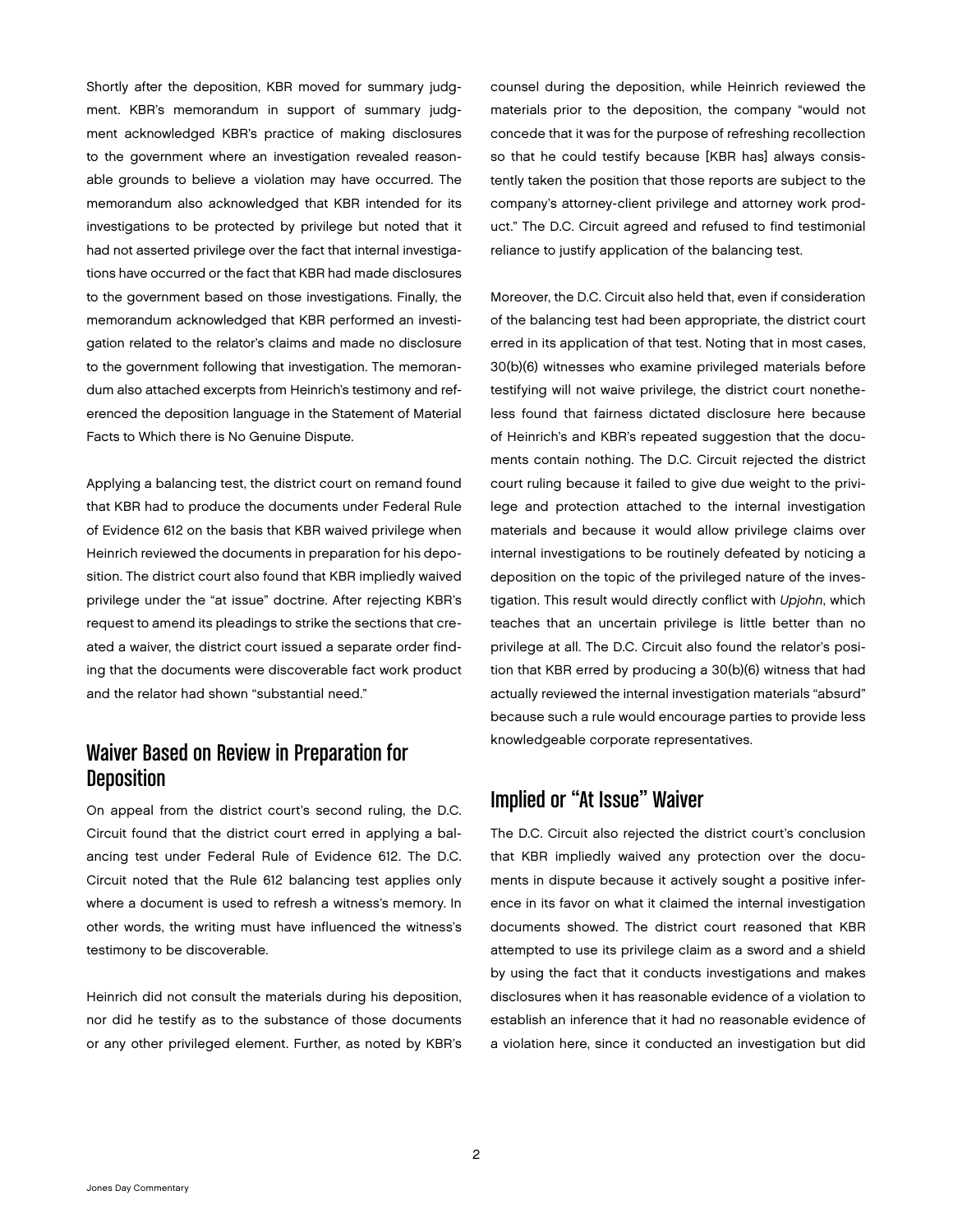not make a disclosure. The district court further emphasized that KBR itself had put the materials "at issue" when it solicited Heinrich's testimony on the materials, attached excerpts from the testimony to its motion for summary judgment, referenced the deposition language in its statement of material facts to which there is no genuine dispute, and discussed the "investigative mechanism" in its brief.

Acknowledging that the attorney-client privilege cannot be used as both a sword and a shield, the D.C. Circuit also recognized that general assertions lacking substantive privileged content are insufficient to justify waiver. As to the deposition testimony and the statement of material facts, the D.C. Circuit found that "as a matter of logic—neither could possibly give rise to an inference that places the contents of the deposition at issue." The deposition is merely a record of what Heinrich said, not an argument, and the statement of material facts does not create any inferences to be made or contested in the statements alone. The D.C. Circuit did, however, recognize that waiver could occur during a deposition or statement of material facts where partial disclosure of privileged materials was made.

The D.C. Circuit went on to note that the reference to the investigation in the summary judgment memorandum presented a more difficult question because "a factfinder could infer that the investigation found no wrongdoing." Nonetheless, the D.C. Circuit rejected the district court's position that KBR was asking it to draw an "unavoidable" inference—that the investigation uncovered no wrongdoing. Instead, the D.C. Circuit opined that a different inference could be made—that the investigation showed wrongdoing but KBR made no report to the government. Further, the circuit court noted that because all inferences were to be drawn against KBR in its motion for summary judgment, the district court could not make any inference in KBR's favor based on the contents of the privileged documents. In other words, the district court was prohibited from even making the most favorable inference that it concluded was "unavoidable." In any event, the D.C. Circuit noted that the memorandum merely included a recitation of facts, not an argument or claim concerning the privileged materials.

#### "Substantial Need"

Finally, the D.C. Circuit disagreed with the district court's order directing KBR to produce certain portions of the report on the basis that the materials were nonprivileged fact work product discoverable based on substantial need. While agreeing with the district court on the law, and rejecting KBR's assertion that everything in an internal investigation is protected by the attorney-client privilege, the D.C. Circuit found that the district court misapplied the law to the documents it ordered to be disclosed.

The circuit court concluded that even a cursory review demonstrated that many of the documents were protected by the attorney-client privilege and that other documents contained the mental impressions of the investigators. Thus, the district court committed clear error in concluding that the materials were only fact work product. Because the district court failed to distinguish between fact and opinion work product, the circuit court did not reach the "substantial need" and "undue hardship" questions.

#### **Recommendations**

While the D.C. Circuit's ruling reaffirms the protections from disclosure provided by the attorney-client privilege and work product doctrine, as a matter of practice, counsel should carefully consider its approach before conducting any internal investigation. Counsel should be especially mindful that materials that qualify as work product, but that do not fall under the attorney-client privilege, may be subject to disclosure, especially when the materials constitute fact work product. Further, counsel should be careful in its public use of or reference to privileged or work product protected investigative materials so as to avoid impliedly waiving protection. Likewise, counsel should advise 30(b)(6) witnesses not to disclose the contents of such investigative materials when providing testimony. While statements regarding the existence of such materials generally will not result in waiver, revealing the substance of those materials likely will.